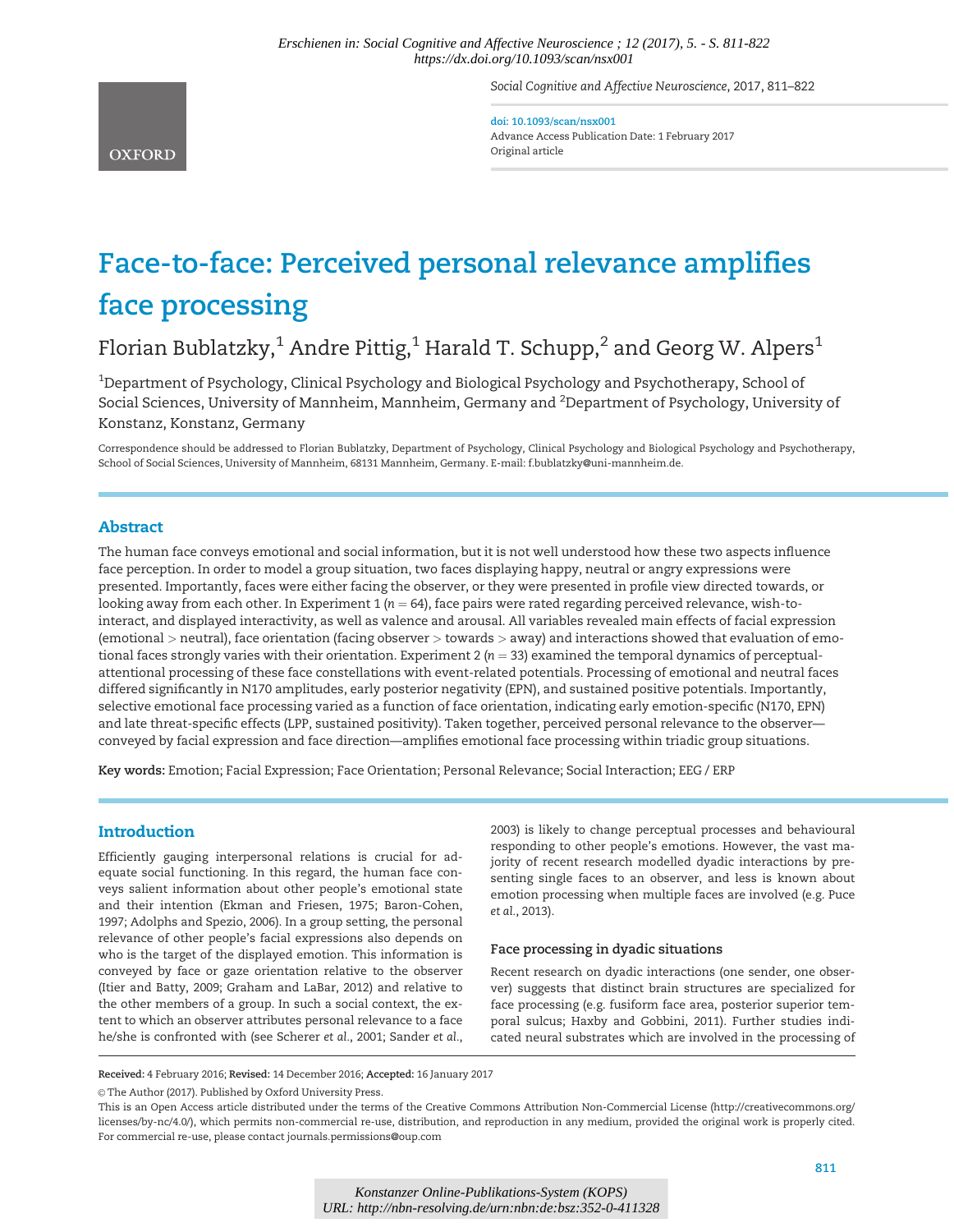both, emotional and social information, in facial and other stimulus categories (e.g. amygdala, insula and medial prefrontal cortex; [Olsson and Ochsner, 2008](#page-10-0); [Schwarz](#page-10-0) et al., 2013). Eventrelated brain potential (ERP) studies revealed selective processing of structural and emotional facial features ([Schweinberger](#page-11-0) [and Burton, 2003;](#page-11-0) [Schupp](#page-10-0) et al., 2006; [Amodio](#page-9-0) et al., 2014). Most prominently, the N170 component has been related to structural face encoding in temporo-occipital areas (between 130 and 200ms; [Bentin](#page-9-0) et al., 1996, [2007;](#page-9-0) but see [Thierry](#page-11-0) et al., 2007). For example, enhanced N170 amplitudes have been observed to inverted faces (e.g. [Itier and Taylor, 2002\)](#page-9-0) or when attending faces in a spatial attention task (e.g. [Holmes](#page-9-0) et al., 2003). More recently, the N170 was found to also be sensitive to social information such as own-age or own-race biases, stereotyping and social categorization (e.g. enhanced N170 to in-group faces; [Amodio](#page-9-0) et al., 2014; Ofan et al.[, 2011](#page-10-0); [Vizioli](#page-11-0) et al., 2010; [Wiese](#page-11-0) et al.[, 2008\)](#page-11-0). This suggests that social information may impact already early stages of structural face encoding. Other ERP components have been suggested as indicators of facilitated emotion processing. Specifically, the early posterior negativity (EPN) (occipito-temporal EPN, 200–300 ms) and late positive potentials [centro-parietal posterior negativity (LPP), 300–700ms] have been observed for angry, but also for happy faces compared with neutral facial expressions [\(Schupp](#page-10-0) et al., 2004; [Williams](#page-11-0) et al.[, 2006\)](#page-11-0). Furthermore, EPN and LPP vary as a function of explicitly instructed social information. For example, pronounced processing differences have been observed for emotional faces while participants anticipate to give a speech [\(Wieser](#page-11-0) et al., [2010\)](#page-11-0), to receive evaluative feedback (Molen van der et al., 2013), and during the anticipation of a social meeting situation [\(Bublatzky](#page-9-0) et al., 2014).

#### Face orientation and personal relevance

Another line of research examined how the direction of a face or gaze (relative to the observer) can modulate the effects of emotional facial expressions [\(Itier and Batty, 2009; Graham and](#page-9-0) [LaBar, 2012](#page-9-0)). Although gaze direction indicates the focus of attention, other people's head and/or body orientation in a group situation provide relevant information regarding the direction of potential action, interpersonal relationship and communicative constellations. Thus, in reference to the observer (e.g. [Sander](#page-10-0) et al., 2003; [Northoff](#page-10-0) et al., 2006; [Herbert](#page-9-0) et al., 2011), the personal relevance of an emotional facial expression may vary depending on who is the target of an emotion.

For instance, fearful expressions averted from the observer, but towards the location of threat, have been shown to elicit more negative affect in the observer than frontal fearful faces (the converse pattern was observed with angry faces; [Adams](#page-9-0) [and Kleck, 2003;](#page-9-0) Hess et al.[, 2007](#page-9-0); [Sander](#page-10-0) et al., 2007). These findings have been complemented by recent neuroimaging studies showing amygdala activation depending on facial expression and face/gaze orientation ([N'Diaye](#page-10-0) et al., 2009; Sauer et al.[, 2014](#page-10-0); but see [Adams](#page-9-0) et al., 2003). Thus, enhanced neural activation in emotion and face-sensitive structures may provide the basis for rapid and adequate behavioural responding; however, perceptual and attentional processes in group settings are not well understood.

The basic assumption of this research was that face processing varies as a function of perceived personal relevance in a triadic group situation— jointly conveyed by facial emotion and face orientation with respect to the observer. Facial emotions were implemented by presenting two faces side by side, each displaying happy, neutral or angry facial expressions.

Importantly, to vary sender-recipient constellations within this triad (i.e. two faces on the screen and the observer), faces were presented either both facing the observer (frontally directed), or in profile views directed towards, or looking away from each other. The impact of these triadic situations was examined by means of self-reported picture evaluations (Experiment 1) and ERP measures providing insights into the temporal dynamics of perceptual–attentional face processing (Experiment 2).

#### Hypotheses

Based on previous research, main effects of facial expression were predicted for both, self-report and ERP measures. We expected to replicate previous findings regarding ratings of valence and arousal for facial expressions (e.g. [Alpers](#page-9-0) et al., 2011). With regard to perceived personal relevance, emotional faces were predicted to be more relevant than neutral faces. Similarly, the motivation to join in such a situation (wish-tointeract) or ratings of displayed interactivity were assumed to be particularly pronounced for emotional compared with neutral face constellations (Experiment 1). Building upon previous ERP studies that presented single faces [\(Schupp](#page-10-0) et al., 2004; [Hinojosa](#page-9-0) et al., 2015), larger N170, EPN and LPP components were expected for both angry and happy faces relative to neutral facial expressions (Experiment 2).

Regarding face orientation, a linear gradient was hypothesized (facing the observer > facing each other > looking away) for picture evaluation (Experiment 1) and electrocortical processing (Experiment 2). However, facial frontal and profile views vary in structural features, and such differences have been associated with modulations of the N170 amplitude (e.g. pronounced N170 to averted faces; [Caharel](#page-9-0) et al., 2015). As towardand away–oriented face pairs were physically highly similar (i.e. graphical elements were mirrored), this comparison may help to disentangle structural and emotional face processing at different processing stages (N170, EPN and LPP).

Particular interest refers to the interaction between facial emotion and its direction. According to the notion of a threat-advantage in face processing (Öhman et al.[, 2001\)](#page-10-0), being confronted with two frontally directed angry faces should be most relevant to the observer. Furthermore, observing others in a threat-related interaction (towards-directed) provides important information about social relationships in which the observer participates, and is accordingly predicted to be more powerful as compared with the condition showing threat oriented away from each other and the observer. A similar gradient across orientation conditions is expected for happy faces. Given that the orientation gradient is presumed to be attenuated for neutral faces, significant interactions of facial expression and orientation were predicted for the rating measures in Experiment 1.

With regard to ERP measures in Experiment 2, EPN and LPP amplitudes for angry and/or happy faces were predicted to be most distinct from neutral faces when directed at the observer [\(Schupp](#page-10-0) et al., 2004, [2006;](#page-10-0) [Williams](#page-11-0) et al., 2006), and we hypothesized a gradual decrease of this selective emotion effect for the other face directions (i.e. EPN and LPP effects decreasing from frontal > toward > away-oriented faces). Finally, the interaction between emotion and orientation effects may vary across time. For instance, explicit relevance instructions (i.e. 'you are going to meet this person later on') have been shown to specifically modulate happy face processing at later processing stages (i.e. enhanced LPP; [Bublatzky](#page-9-0) et al., 2014). In contrast, for threat processing, interactions between expression and orientation may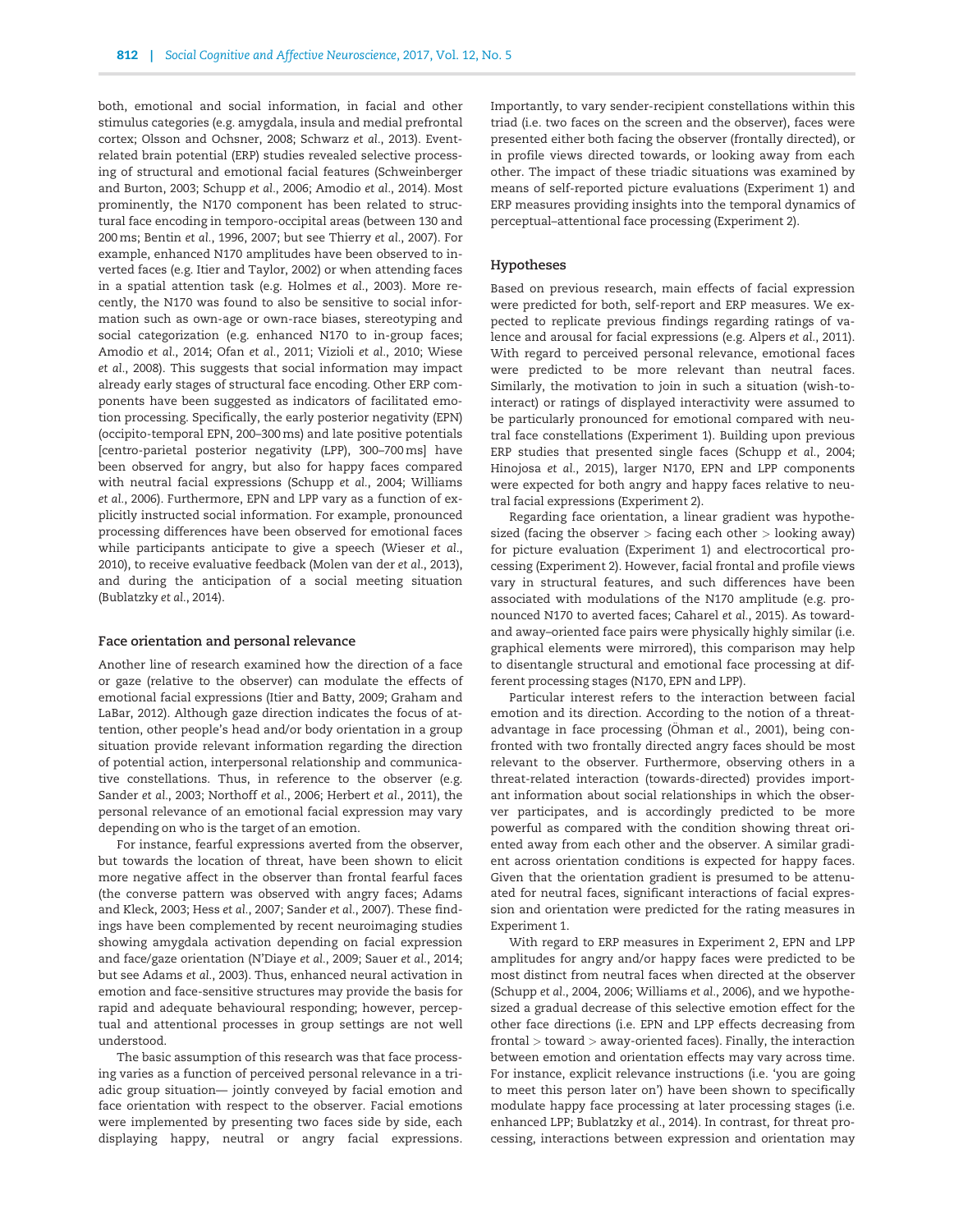emerge earlier, given the emphasis on speed in threat process $ing$  ([Ohman](#page-10-0) et al., 2001).

# Experiment 1

## Methods

Participants. Sixty-four healthy volunteers (17 males) between the ages of 18 to 35 ( $M = 23.8$ , s.d.  $= 5.2$ ) were recruited at the University of Mannheim. Participants scored within a normal range with regard to depression, general and social anxiety (Beck Depression Inventory  $M = 5.3$ , s.d.  $= 5.6$ ; STAI-State  $M =$ 36.8, s.d. = 8.0; STAI-Trait  $M = 38.9$ , s.d. = 8.8; SIAS  $M = 18.1$ , s.d.  $= 8.8$ ; FNE-brief version  $M = 35.5$ , s.d.  $= 8.5$ ). All participants were fully informed about the study protocol before providing informed consent according to University of Mannheim ethic guidelines. Participants received partial course credits.

Materials and presentation. Happy, neutral and angry faces were selected from the Karolinska Directed Emotional Faces (KDEF) ([Lundqvist](#page-10-0) et al., 1998). Pictures of eight face actors<sup>1</sup> were combined to 30 pairs each depicting a female and a male face displaying the same facial expression. To manipulate the perceived personal relevance to the participant, emotional and neutral faces were presented either facing the observer (frontal view), directed toward or away from each other (profile views 90°). Pictures (800  $\times$  600 pixels) were presented randomly with regard to facial expression and face orientation. Each trial started with a fixation cross (1 s), then a picture presentation (2 s), followed by a rating screen (no time limit). Pictures were rated on the dimensions of personal 'relevance' ('How relevant is this situation for you personally?'), 'wish to interact' ('How much would you like to interact with the displayed people?'), and displayed 'interactivity' ('How much do these people interact with each other?') with nine-point visual analog scales ranging from 'not at all' to 'very much'. Furthermore, picture 'valence' ('How pleasant or unpleasant is this situation?') and 'arousal' ('How arousing is this situation?') were rated using a computerized version of the self-assessment manikin (SAM) [\(Bradley and Lang, 1994](#page-9-0)). Each participant viewed a different order of pictures, which were presented on a 22-inch computer screen  $\sim$ 1 m in front of the participant.

Procedure. After completing questionnaires, a practice run included six picture trials to familiarize participants with the rating procedure. Participants were instructed to attend to each picture presented on the screen, and to rate the displayed face pairs according to all dimensions described earlier. To reduce the number of ratings per picture trial, pictures were presented three times followed by either one or two rating questions. Sequence of rating questions was balanced across participants.

Data reduction and analyses. For each rating dimension, repeated measures ANOVAs were conducted including the factors Facial Expression (happy, neutral, angry) and Orientation (frontal, toward, away).<sup>2</sup> Greenhouse-Geisser procedure was used to correct for violations of sphericity, and as a measure of effect size the partial  $\eta^2$  ( $\eta_p^{}^2$ ) is reported. To control for type 1 error, Bonferroni correction was applied for post hoc t-tests.

2 Accounting for potential gender effects, exploratory analyses tested participants Gender as a between group factor. Non-significant interactions (Facial Expression by Orientation by Gender) were observed for the rated dimensions: Relevance F(16,236) = 0.89, P = 0.56,  ${\eta_{\rm p}}^2 =$  0.06; Wish-to-interact F(16,236)  $=$  0.22, P  $=$  0.99,  ${\eta}_{\rm p}^{\,2} =$  0.02; Interactivity F(16,236) = 0.69, P = 0.76,  ${\eta}_{\text{p}}^{\text{--}2}=$  0.05; Valence F(16,236) = 0.54, P = 0.90,  ${\eta_{\rm p}}^2$  = 0.04; Arousal F(16,236) = 1.08, P = 0.38,  ${\eta_{\rm p}}^2$  = 0.07.

#### Results

Relevance. Rated relevance differed significantly for Facial Expression, F(2,126) = 42.74, P < 0.001,  $\eta_p^2 = 0.40$ , and Orientation,  $F(2,126) = 48.16$ ,  $P < 0.001$ ,  $\eta_P^2 = 0.43$  [\(Figure 1\)](#page-3-0). Happy and angry faces were rated as more relevant than neutral faces, and happy as more relevant than angry facial expressions, all Ps < 0.001. Furthermore, frontally oriented faces were rated as more relevant than toward-oriented faces, and faces directed towards were more relevant than away-oriented faces, all Ps < 0.001. Of particular interest, the significant interaction Facial Expression  $\times$  Orientation, F(4,252) = 13.26, P  $<$  0.001,  ${\eta_p}^2$  = 0.17, indicated a higher relevance of emotional compared with neutral facial expressions that varied as a function of face orientation (frontal  $>$  toward  $>$  away), all Ps  $<$  0.001. Thus, emotional facial expressions were rated as most relevant when directed frontally to the observer, followed by towards oriented faces, and least relevant when directed away from each other.

Wish-to-interact. The rated wish to interact with the displayed people varied for Facial Expression,  $F(2,126) = 298.29$ , P  $<$  0.001,  ${\eta_p}^2 =$  0.83 and Orientation, F(2,126)  $=$  22.96, P  $<$  0.001,  $\eta_p^2$  = 0.27. Wish-to-interact was strongest for happy, than neutral and least for angry facial expressions, all Ps < 0.001. Regarding face orientation, the wish-to-interact was more pronounced for frontally and toward directed compared with away-oriented faces, Ps < 001. No difference was observed for frontal compared with toward face orientation,  $P = 0.99$ .

Furthermore, the interaction of Facial Expression  $\times$ Orientation was significant,  $F(4,252) = 11.53$ ,  $P < 0.001$ ,  $\eta_p^2 =$ 0.16. For happy and neutral faces, wish-to-interact was more pronounced for frontally and toward directed as compared with away-oriented faces, Ps < 0.001; no difference was observed for frontal relative to toward orientation, Ps < 0.19. For angry faces, wish-to-interact was less pronounced for frontal compared with toward face orientation, P < 0.01; no further comparison reached significance, Ps > 0.16.

Interactivity. Interactivity ratings revealed main effects of Facial Expression, F(2,126) = 91.66, P  $<$  0.001,  $\eta_{\rm p}^{\;\;2} =$  0.59, and Orientation, F(2,126) = 98.87, P < 0.001,  $\eta_p^2 = 0.61$ . Interactivity was rated higher for happy and angry faces compared with neutral faces, Ps < 0.001; and happy as more interactive then angry faces,  $P < 0.01$ . Furthermore, interactivity ratings were most pronounced for toward-oriented faces compared with both frontal and away orientation, Ps < 0.001, and more interactive for frontal compared with away-oriented face pairs,  $P < 0.05$ .

The significant interaction Facial Expression  $\times$  Orientation, F(4,252) = 22.30, P < 0.001,  $\eta_{\rm p}^{\rm -2}$  = 0.26, indicated pronounced differences for happy and neutral faces as a function of orientation (toward  $>$  frontal  $>$  away), Ps < 0.01. However, for angry faces, toward orientation was rated as more interactive than both frontal- and away-oriented faces, Ps <0.001, but no difference was found for frontal compared with away-oriented angry faces,  $P = 1.0$ .

Valence. Similar to studies using single face stimuli, valence ratings differed as a function of Facial Expression,  $F(2,126) =$ 636.67, P < 0.001,  $\eta_p^2 = 0.91$ . Happy faces were perceived as more pleasant compared with neutral and angry faces, Ps < 0.001, and neutral faces as more pleasant than angry faces,  $P < 0.001$ . The main effect orientation approached significance,  $F(2,126) = 2.93, P = 0.08, \eta_p^2 = 0.04.$ 

Of particular interest, valence ratings for Facial Expression varied as a function of Orientation,  $F(4,252) = 43.77$ ,  $P < 0.001$ ,  $\eta_p^2$  = 0.41. Whereas neutral faces were rated similarly regardless of orientation,  $Ps > 0.75$ , pleasure ratings for happy faces varied as a function of orientation (frontal  $>$  toward  $>$  away), Ps

<sup>1</sup> KDEF identifier: f01, f20, f25, f26, m05, m10, m23, m34.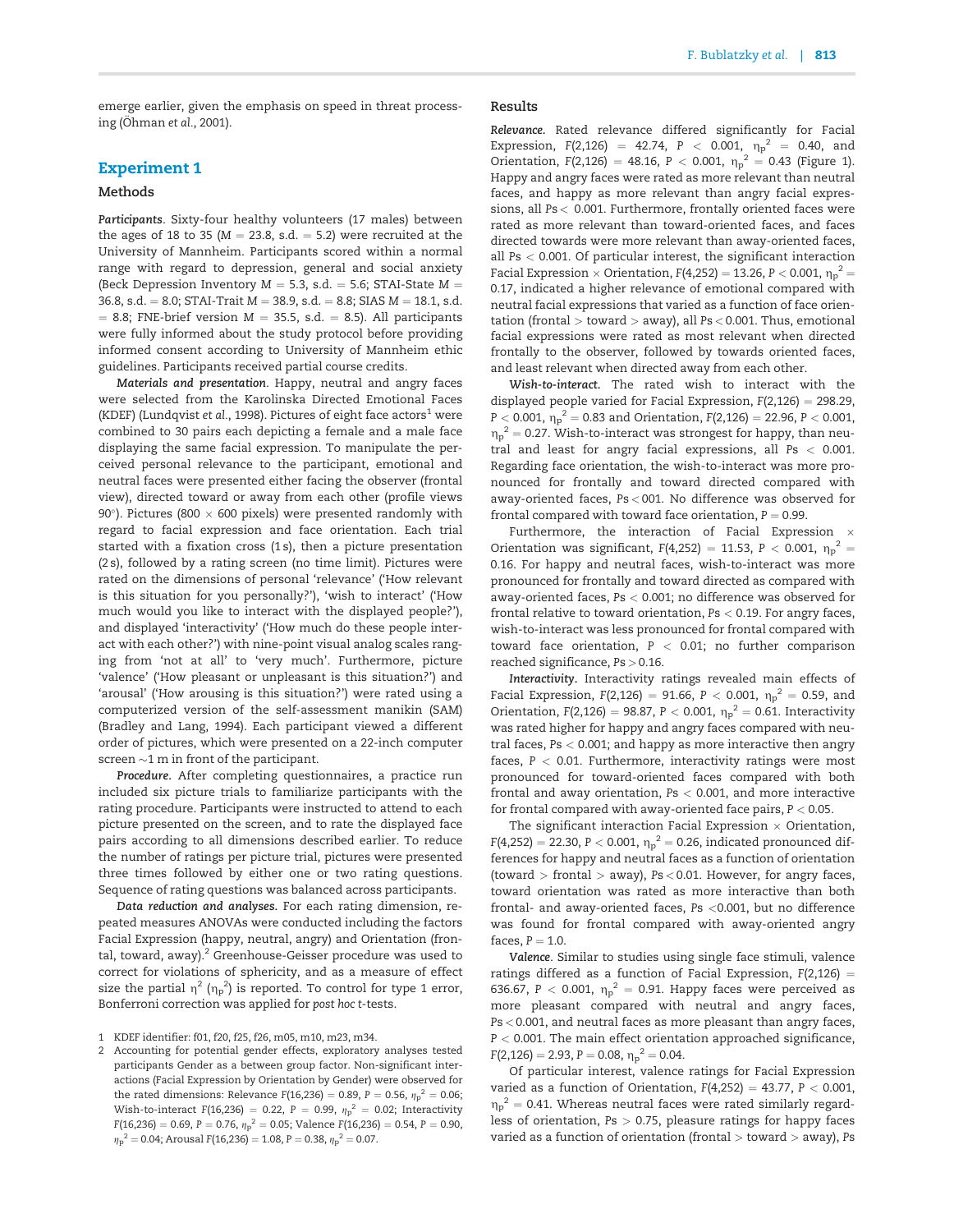<span id="page-3-0"></span>

Fig. 1. (A) Illustration of the experimental stimulus materials. (B) Mean ratings (±SEM) for pleasant, neutral, and angry face pairs plotted for each face orientation (frontal, toward, and away).

 $<$  0.001, and for angry faces in the opposite direction (frontal  $<$ toward  $<$  away), Ps  $<$  0.05.

Arousal. Rated arousal varied for Facial Expression,  $F(2,126) =$ 97.54, P  $<$  0.001,  ${\eta_{\rm p}}^2$   $=$  0.61, and Orientation, F(2,126)  $=$  17.78, P  $<$ 0.001,  ${\eta_{\rm p}}^2 =$  22. Both happy and angry faces were perceived as more arousing compared with neutral faces, Ps < 0.01, and angry as more arousing than happy facial expressions,  $P <$ 0.001. Regarding face orientation, frontal faces were rated as more arousing than faces oriented toward and away from each other, Ps < 0.01, in turn toward-oriented faces were more arousing than faces directed away,  $P < 0.01$ .

Furthermore, the interaction Facial Expression  $\times$  Orientation was significant, F(4,252) = 3.97, P  $<$  0.01,  ${\eta_{\rm p}}^2$  = 0.06. Each facial expression was rated as more arousing when presented frontally, compared with toward, and relative to away-oriented face pairs (frontal  $>$  toward  $>$  away), Ps  $<$  0.01, these differences were most pronounced for angry faces, P < 0.001.

## Discussion

The proposed personal relevance gradient—jointly conveyed by face orientation and facial expression—was confirmed by selfreport data. Ratings provided clear evidence that the impact of two emotional faces differs as a function of face orientation. Apparently, the perceived relevance was particularly pronounced for face pairs directed at the observer (frontal view), and even more relevant when displaying emotional compared with neutral facial expressions. Furthermore, facial profile views directed towards each other were rated as more relevant compared with faces looking away from each other. Thus, when two faces are seen, head direction (relative to the observer and the respective third person) indicates different group constellations changing personal relevance to the observer. Furthermore, this response gradient was present for wish-to-interact, picture valence, and arousal ratings. In contrast, serving as a question without direct (self-) reference to the observer [\(Herbert](#page-9-0) et al., [2011\)](#page-9-0), displayed interactivity was rated highest for emotional faces directed towards each other. With regard to differences between facial emotions (happy or threat advantage; [Ohman](#page-10-0) et al.[, 2001](#page-10-0)), happy faces were rated as more relevant than angry

faces; however, the opposite pattern was observed for arousal ratings. This distinction between reported arousal and personal relevance may be particularly informative regarding behavioural and neuroimaging studies which show either arousal- or relevance-based result patterns ([Schupp](#page-10-0) et al., 2004; [N'Diaye](#page-10-0) et al.[, 2009](#page-10-0); [Bublatzky](#page-9-0) et al., 2010, [2014](#page-9-0)). To follow up on the perceptual-attentional mechanisms in such triadic group constellations, Experiment 2 measured event-related brain potentials to differently oriented, emotional and neutral facial expressions.

# Experiment 2

#### Methods

Participants. Thirty-three healthy volunteers (16 female) who had not participated in Experiment 1 were recruited from University of Mannheim. Participants' age was between 19 and 35 ( $M = 22.6$ , s.d.  $= 3.3$ ) and they scored within the normal range on depression, trait anxiety and social anxiety (BDI-V  $M = 15.8$ , s.d. = 10.8; STAI-State  $M = 33.3$ , s.d. = 7.0; STAI-Trait  $M = 34.8$ ,  $s.d. = 9.7$ ; SIAS  $M = 13.4$ ,  $s.d. = 7.2$ ; FNE-brief  $M = 29.7$ ,  $s.d. = 8.2$ ).

Material. Stimulus materials were identical to Experiment 1. However, presentation features were adjusted for EEG/ERP methodology. First, to reduce interference by rapidly changing face directions, face stimuli were presented in separate blocks for frontally directed, toward- and away-oriented face pairs. Block order was balanced across participants. Second, to focus on implicit stimulus processing ([Schupp](#page-10-0) et al., 2006), pictures were presented (1 s each) as a continuous picture stream (without perceivable inter-trial interval). To account for potential picture sequence effects (e.g. [Flaisch](#page-9-0) et al., 2008; [Schweinberger](#page-11-0) [and Neumann, 2016](#page-11-0)), several constraints were implemented: Stimulus randomization was restricted to no more than three repetitions of the same facial expression, equal transition probabilities between facial expression categories, and no immediate repetition of the same face actor displaying the same emotion; each participant viewed an individual picture sequence. Third, to enhance trial number per condition, each picture was presented 10 times per block (300 trials), resulting in a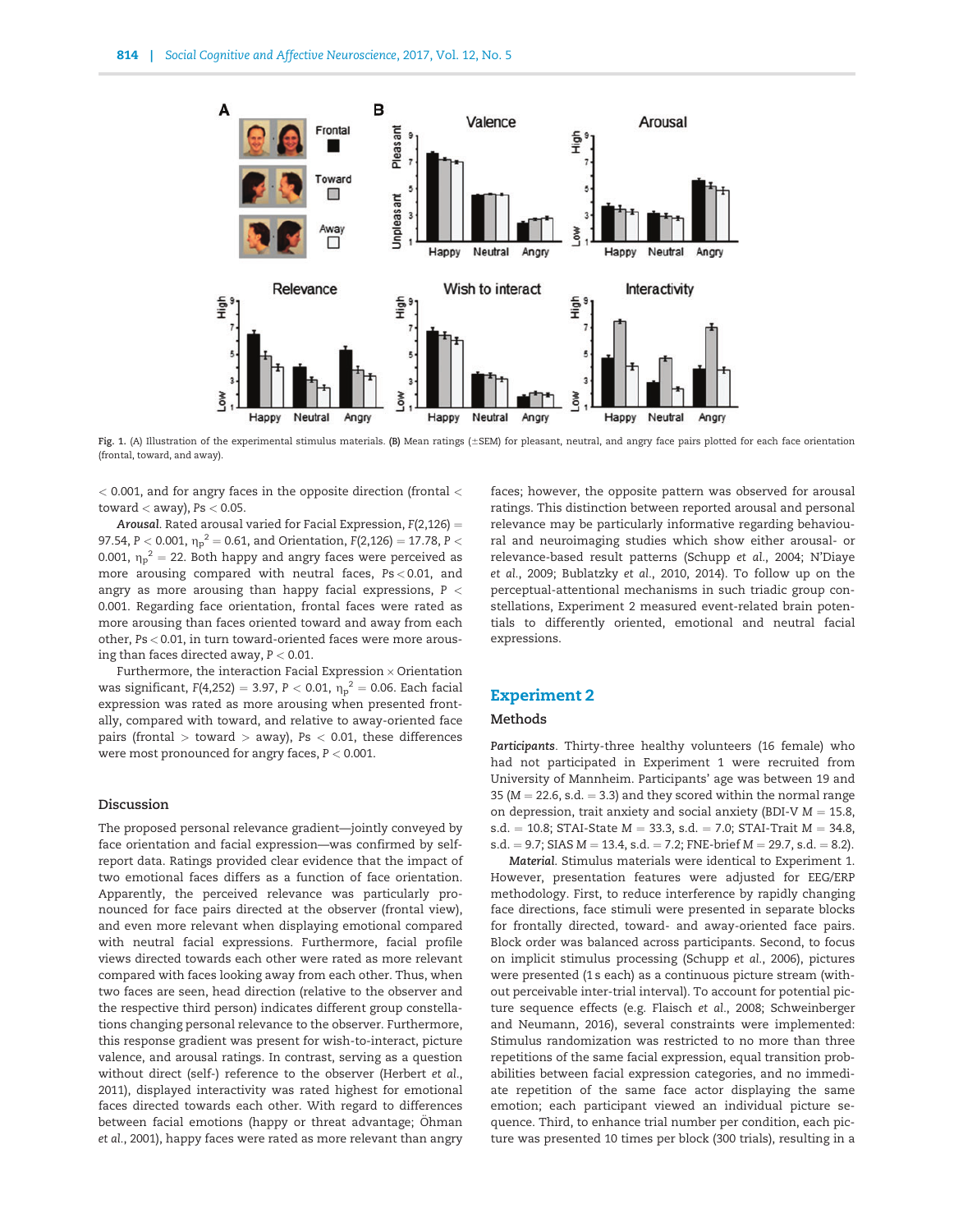total number of 900 presentations. Finally, as the location of emotionally meaningful face areas (eye, mouth) varies as a function of face orientation, picture size was reduced (1280  $\times$ 960 pixels) to approximate visual angle across conditions (frontal 3.6°, toward 2.1°, away 4.9°).

Procedure. After the EEG sensors were attached, participants were seated in a dimly-lit and sound-attenuated room. During a practice run (24 trials), participants were familiarized with the picture presentation procedure. Following, instructions were given to attend to each picture appearing on the screen, and the main experiment started with the three experimental blocks separated by brief breaks.

EEG recording. Electrophysiological data were recorded using a 64 actiCap system (BrainProducts, Germany) with Ag/AgCl active electrodes mounted into a cap according to the 10-10 system (Falk Minow Services, Germany). VisionRecorder acquisition software and BrainAmp DC amplifiers (BrainProducts) served to collect continuous EEG with a sampling rate of 500 Hz, with FCz as the recording reference, and on-line filtering from 0.1 to 100 Hz. Electrode impedances were kept below 5 k $\Omega$ . Offline analyses were performed using VisionAnalyzer 2.0 (BrainProducts) and EMEGS (Peyk et al.[, 2011](#page-10-0)) including low-pass filtering at 30 Hz, artifact detection, sensor interpolation, baseline-correction (based on mean activity in the 100 ms time window preceding picture onset), and conversion to an average reference (Junghöfer et al., 2006). Ocular correction of horizontal and vertical (e.g. eye blinks) eye movements was conducted via a semi-automatic Independent Component Analysis-based procedure [\(Makeig](#page-10-0) et al., 1997). Stimulus-synchronized epochs were extracted lasting from 100ms before to 800ms after picture onset. Finally, separate average waveforms were calculated for the experimental conditions Facial Expression (happy, neutral, angry) and Orientation (frontal, toward, away), for each sensor and participant.

Data reduction and analyses. To test effects of facial expression and orientation on face processing a two-step procedure was used. Visual inspection was supported by single sensor waveform analyses to determine relevant sensor clusters and time windows. For the waveform analyses, ANOVAs containing the factors Facial Expression (happy, neutral, angry) and Orientation (frontal, toward, away) were calculated for each time point after picture onset separately for each individual sensor to highlight main effects and interactions [\(Bublatzky](#page-9-0) et al[., 2010](#page-9-0), [Bublatzky and Schupp, 2012](#page-9-0)). Similar to previous research that used single faces (e.g. [Schupp](#page-10-0) et al., 2004), processing differences for Facial Expression and Orientation were observed over occipito-temporal (N170, EPN)<sup>3</sup> and centro-parietal sensor sites (LPP, sustained positivity).<sup>4</sup>

The following main analyses were based on mean amplitudes in bilateral clusters within selected time windows for the N170 (time: 150–200ms; sensors P7, P8), EPN (time: 200–300 ms; sensors PO9, PO10), LPP (time: 310–450 ms; sensors: CP1, CP2,

- 3 Previous studies related the P1 component to differences in stimulus physics and orientation effects (e.g. [Bauser](#page-9-0) et al., 2012; [Caharel](#page-9-0) et al., [2015; Flaisch and Schupp, 2013\).](#page-9-0) Supplementary analyses on the P1 component (scored between 100 and 140ms at PO3/4 and O1/2) revealed neither main effects of Facial Expression and Orientation, F(2,64)  $= 1.25$  and 0.89, Ps  $=$  0.29 and .41,  ${\eta}_{\rm p}^{\rm -2}$   $<$  0.04, nor an interaction,  $F(4, 128) = 0.51, P = 0.69, \eta_p^2 = 0.02.$
- Similar to Study 1, participants gender did not impact the interaction Facial Expression by Orientation by Laterality for the reported ERP components: N170 F(4,124) = 0.57, P = 0.66,  ${\eta_{\rm P}}^2 =$  0.02; EPN F(4,124) = 0.91, P = 0.45,  ${\eta_P}^2$  = 0.03; LPP F(4,124) = 1.11, P = 0.35,  ${\eta_P}^2$  = 0.03; Sustained Positivity F(4,124) = 1.15, P = 0.34,  ${\eta_{\rm p}}^2$  = 0.04).

CP3, CP4, P3, P4) and a sustained positivity (time: 450–800 ms; sensors: P1, P2). Data were entered into repeated measures ANOVAs including the factors Facial Expression (happy, neutral, angry), Orientation (frontal, toward, away), and Laterality (left, right). Statistical correction procedures were done as described earlier.

#### Results

N170. The N170 component was modulated by Facial Expression,  $F(2,64) = 3.27$ ,  $P < 0.05$ ,  $\eta_p^2 = 09$ , and Orientation, F(2,64) = 4.45, P  $<$  0.05,  $\eta_{\rm p}^{\rm -2}$  = 0.12 [\(Figures 2](#page-5-0) and [3](#page-6-0)). The N170 was more pronounced for happy compared with neutral and angry faces, Fs(1,32) = 5.46 and 4.26, Ps  $<$  0.05,  $\eta_{\rm p}^{\rm 2}$   $>$  0.12, but neutral and angry facial expression did not differ,  $F(1,32) = 0.29$ ,  $P = 0.60$ ,  $\eta_p^2 = 0.01$ . Furthermore, N170 amplitudes were more pronounced for toward compared with frontal- and away-oriented face pairs, Fs(1,32) = 6.11 and 7.34, Ps < 0.05,  ${\eta_P}^2$   $>$  0.16. No difference was observed for frontal relative to away-oriented faces,  $F(1,32) = 0.31$ ,  $P = 0.58$ ,  $\eta_p^2 = 0.01$ . The interaction Facial Expression  $\times$  Orientation was not significant,  $F(4,128) = 0.77$ ,  $P =$ 0.53,  $\eta_p^2 = 0.02$ .

Similar to previous research, the N170 was more pronounced over right compared with left hemisphere,  $F(1,32) = 4.49$ , P = 0.04,  $\eta_p^2$  = 0.12, but no interactions including Laterality reached significance, Fs  $<$  1.35, Ps  $>$  0.17,  $\eta \mathrm{p}^2$   $<$  0.06.

Early posterior negativity. Similar to research that used single face stimuli, EPN amplitudes varied as a function of Facial Expression, F(2,64) = 8.65, P = 0.001,  $\eta_p^2 = 0.21$ . More pronounced negativities were observed for happy and angry compared with neutral facial expressions,  $Fs(1,32) = 14.07$  and 13.76, Ps  $<$  0.01,  $\rm \eta_p^{\,2}$   $>$  0.30. No difference was observed between happy and angry faces,  $F(1,32) = 0.02$ ,  $P = 0.88$ ,  $\eta_{p}^{2} < 0.01$ . Furthermore, EPN amplitudes were modulated by Orientation,  $F(2,64) = 19.91$ , P  $<$  0.001,  $\eta_p^{\;\;2}=$  0.38. Interestingly, a more pronounced negativity was observed for away- and toward-oriented face pairs compared with frontal orientation,  $F(1,32) = 37.69$  and 17.83, P < 0.001,  $\eta_p^2 >$  0.36. Toward- and away-oriented faces did not differ,  $Fs(1,32) = 2.05$ ,  $P = 0.16$ ,  $\eta_p^2 = 0.06$ .

Of particular interest, EPN amplitudes varied as a function of Facial Expression  $\times$  Orientation, F(4,128) = 2.91, P  $<$  0.05,  ${\eta_p}^2$  = 0.08 [\(Figure 4](#page-7-0)). Follow-up analyses were calculated for each face orientation separately. Frontal faces revealed a main effect of Facial Expression, F(2,64) = 6.63, P < 0.01,  $\eta_p^2 =$  0.17, with more pronounced negativities for angry compared with neutral faces,  $P < 0.01$ , but not for the other comparisons,  $Ps > 0.24$ . For toward-oriented faces, the main effect Facial Expression reached significance level,  $F(2,64) = 3.19$ ,  $P = 0.05$ ,  $\eta_p^2 = 0.09$ , indicating more pronounced negativity for emotional compared with neutral faces. However, none of the follow-up comparisons reached significance, Ps > 0.12. Moreover, away-oriented faces varied as a function of Facial Expression,  $F(2,64) = 5.18$ , P  $< 0.01$ ,  $\eta_p^2 =$ 0.14. Negativity was most pronounced for happy compared with neutral faces,  $P < 0.05$ , and missed significance compared with angry faces,  $P = 0.06$ . Angry and neutral faces did not differ,  $P = 1.0.$ 

Exploratory analyses contrasted the three levels of Face Orientation separately for each Facial Expression. Amplitudes varied for happy, neutral and angry faces as a function of Orientation,  $F(2,64) = 23.7$ , 14.0 and 7.76, Ps  $< 0.01$ ,  $\eta_p^2 = 0.43$ , 0.30 and 0.20, each with more pronounced negativities for toward and away compared with frontal face orientation, Ps < 0.01, but no differences between toward and away-oriented faces,  $Ps > 0.098$ .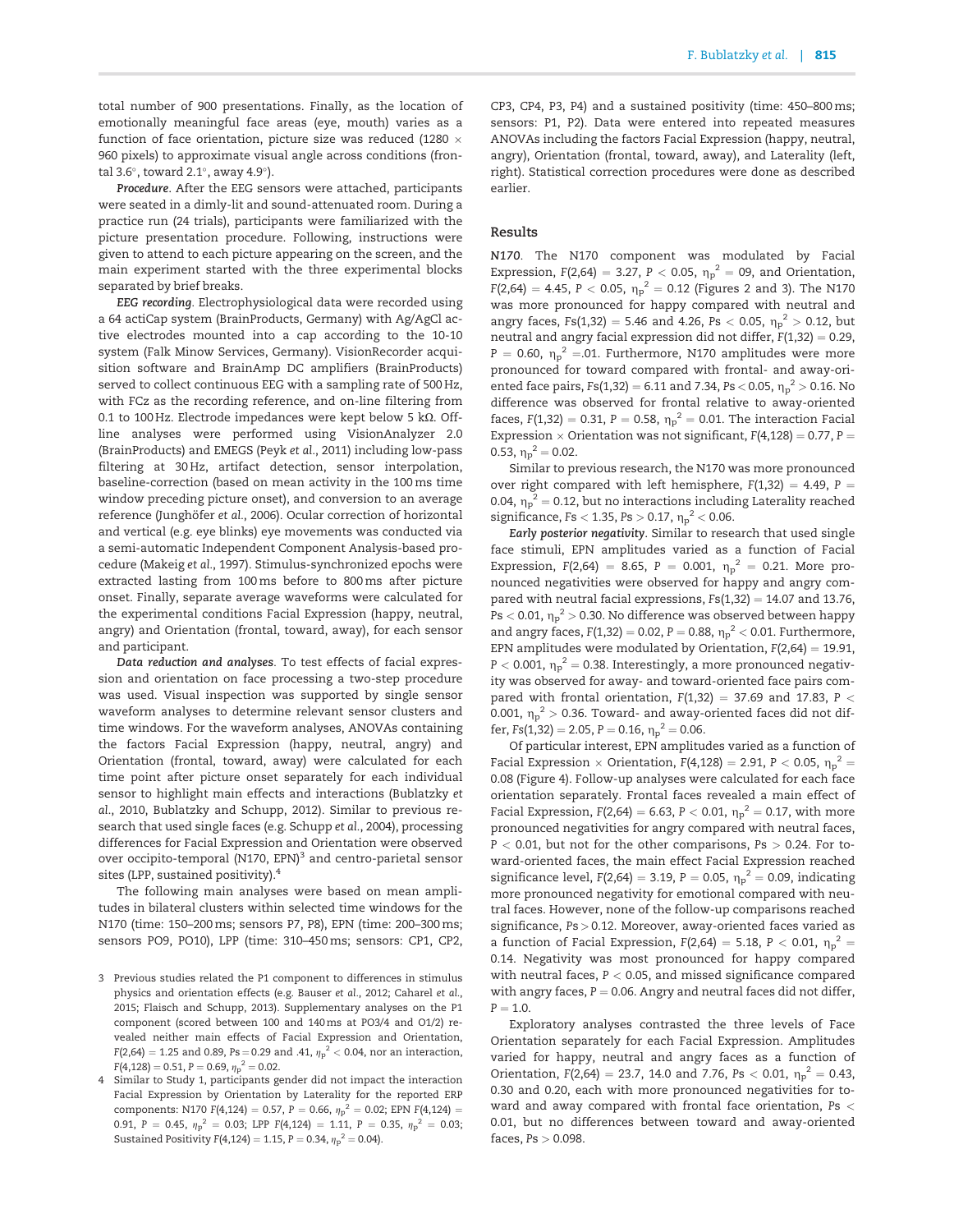<span id="page-5-0"></span>

Fig. 2. Illustration of the main effect Facial Expression as revealed by the EPN, LPP and sustained positivity. (A) ERP waveforms for an exemplary occipital (PO9) and centro-parietal sensor (CP2) for happy, neutral, and angry facial expressions. (B) Topographical difference maps (happy–neutral, angry–neutral) display the averaged time interval plotted on back (EPN: 200–300ms) and top view (LPP: 310–450ms; Sustained Positivity: 450–800ms) of a model head. Analysed time windows are highlighted in grey.

Overall, the EPN tended to be more pronounced over the left relative to the right hemisphere, F(1,32) = 4.13, P = 0.051,  ${\eta_{\rm p}}^2$  = 0.11; however, no further interactions including Laterality reached significance, Fs  $<$  2.7, Ps  $>$  0.08,  ${\rm \eta_p}^2$   $<$  0.08.

Late positive potential. Centro-parietal positive potentials did not show a main effect of Facial Expression,  $F(2,64) = 1.55$ , P  $=$  0.22,  ${\eta_p}^2 =$  0.05, and only a marginal effect of Orientation, F(2,64) = 2.89, P = 0.07,  ${\eta_p}^2$  = 0.08, indicating enhanced positivity for frontal and toward compared with away-oriented faces. However, a significant interaction of Facial Expression  $\times$ Orientation was observed, F(4,128) = 3.12, P  $<$  0.05,  $\eta_{\rm p}^{\rm \; 2} =$  0.09 [\(Figure 4](#page-7-0)). Separate follow-up tests were conducted for each face orientation. LPP for frontal face orientation varied as a function of Facial Expression, F(2,64) = 4.77, P  $<$  0.05,  ${\eta_p}^2 =$  0.13. Specifically angry faces were associated with pronounced positivity compared with neutral faces, F(1,32) = 12.40, P = 0.001,  ${\eta_P}^2$  $= 0.28$ , but not relative to happy faces,  $F(1,32) = 3.06$ ,  $P = 0.09$ ,  ${\eta_{\rm p}}^2$  = 0.09. Happy and neutral faces did not differ, F(1,32) = 1.10, P = 0.30,  $\eta_{\rm p}{}^2$  = 0.03. Neither toward- nor away-oriented faces varied as a function of Facial Expression,  $F(2,64) = 0.10$  and 1.61,  $\text{Ps} > 0.21, \, {\eta_\text{p}}^2 < 0.05.$ 

Exploratory analyses revealed a significant Orientation effect specifically for angry faces, F(2,64) = 6.74, P  $<$  0.01,  ${\eta_P}^2 =$  0.17. Whereas frontal- and toward-oriented angry faces did not differ,  $P = 0.64$ , both orientations resulted in more pronounced positivity compared with away-oriented angry faces,  $Ps = 0.01$ and 0.06. No main effect of Orientation were observed for happy

or neutral faces, F(2,64) = 0.19 and 2.34, Ps  $>$  0.11,  $\eta_{\rm p}{}^2$   $<$  0.07, nor did any pairwise comparison reach significance, all Ps > 0.13.

The LPP was more positive over the right compared with the left hemisphere, F(1,32) = 5.50, P  $<$  0.05,  $\eta_{\rm p}{}^2 =$  0.15. No further interaction including Laterality was significant, Fs < 0.78, Ps > 0.44,  $\eta_p^2 < 0.02$ .

Sustained positivity. Sustained positive potentials differed as a function of Facial Expression,  $F(2,64) = 3.40$ , P < 0.05,  $\eta_p^2 =$ 0.10. More pronounced positivity was observed for angry compared with neutral faces, F(1,32) = 7.10, P  $<$  0.05,  $\eta_{\rm p}^{\phantom{0}2}$  = 0.18, but not compared with happy,  $F(1,32) = 3.15$ ,  $P = 0.09$ ,  $\eta_p^2 = 0.09$ . Happy and neutral faces did not differ,  $F(1,32) = 0.65$ ,  $P = 0.43$ ,  $\eta_p^2$  = 0.02. Furthermore, the main effect of Orientation reached significance level,  $F(2,64) = 3.19$ ,  $P = 0.05$ ,  $\eta_p^2 = 0.09$ . Follow-up tests indicated more pronounced positivity for frontal compared with toward- and away-oriented faces,  $Fs(1,32) = 5.10$  and 6.36, Ps  $<$  0.05,  $\eta_p^2 >$  0.14, but no difference between towardand away-oriented faces,  $F(1,32) = 0.02$ ,  $P = 0.88$ ,  $\eta_{p}^{2} < 0.01$ . The interaction Facial Expression  $\times$  Orientation was not significant,  $F(4,128) = 1.57, P = 0.20, \eta_p^2 = 0.05.$ 

Sustained positive potentials tended to be more pronounced over the right relative to the left hemisphere,  $F(1,32) = 3.40$ ,  $P =$ 0.075,  $\eta_p^2$  = 0.10, but no further interaction reached significance,  $\text{Fs} < 0.64, \text{Ps} > 0.51, \, {\eta_\text{p}}^2 < 0.02.$ 

Taken together, selective emotion processing was observed for the N170 component (happy vs neutral and angry), EPN (happy and angry vs neutral) and sustained positive potentials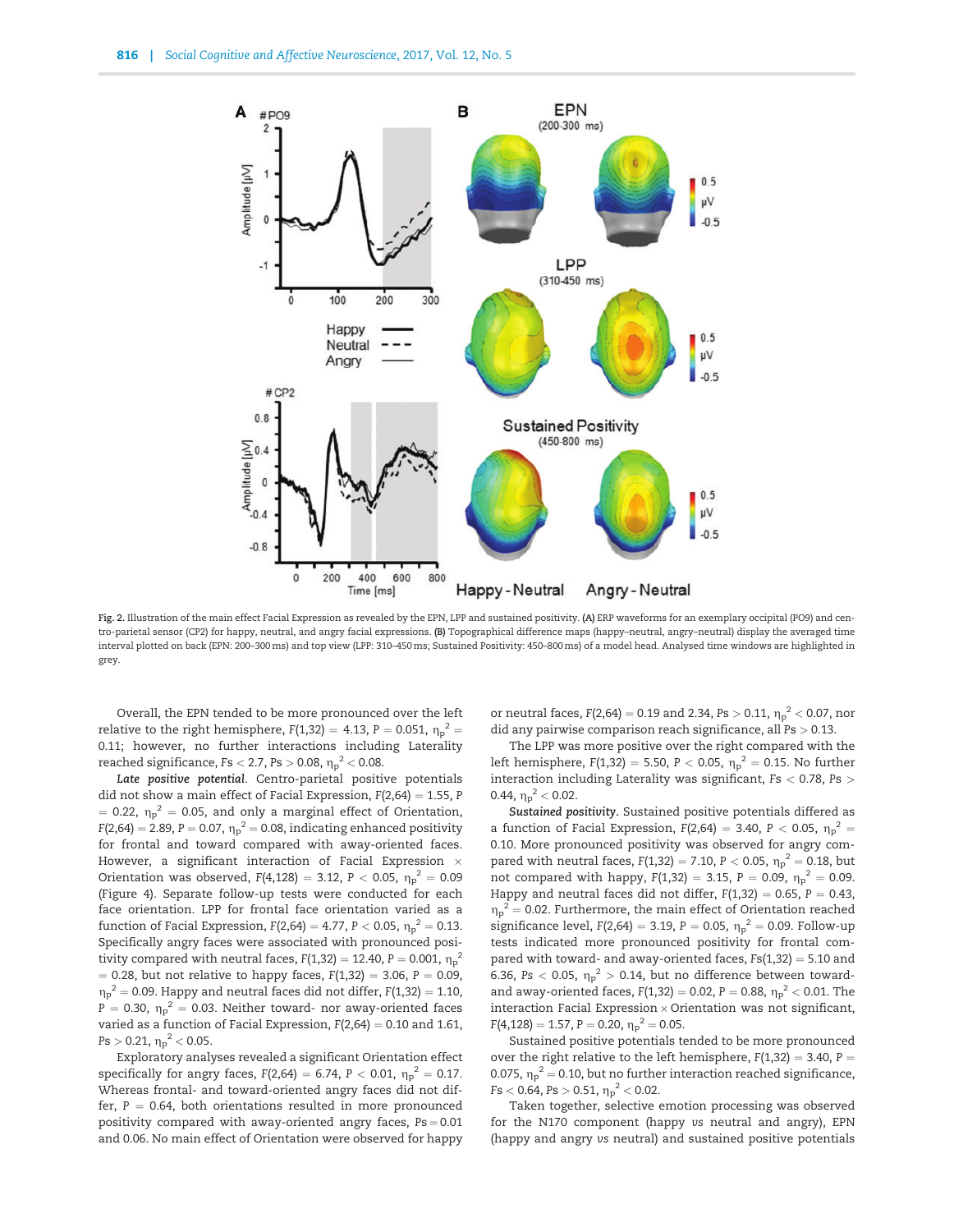<span id="page-6-0"></span>

Fig. 3. Illustration of the main effect Orientation as shown by the N170, EPN and sustained positivity. (A) ERP waveforms for exemplary parietal sensors (P8 and P1) for frontal, toward, and away directed faces. (B) Topographical difference maps display the averaged time interval plotted on back (N170: 150–200ms; EPN: 200–300ms) and top view (Sustained Positivity: 450–800ms) of a model head. Analysed time windows are highlighted in grey.

(angry vs neutral, and no difference for happy). Moreover, face orientation effects were revealed by pronounced N170 (towards vs. frontal and away), EPN (toward and away vs frontal), LPP (frontal and toward vs away) and sustained positive potentials (frontal vs toward and away). Importantly, EPN and LPP components showed interaction effects which indicate varying emotion effects as a function of face orientation relative to the observer.

# General discussion

The present studies document the impact of personal relevance—conveyed by facial emotions and orientation—on face processing. Participants saw face pairs (happy, neutral and angry) that were either directed at the observer, in profile views oriented towards, or looking away from each other, and were thus part of a triadic group situation. Self-report data indicated that pictures were perceived according to a postulated relevance gradient (Experiment 1). Specifically, faces directed at the observer were rated as more relevant than faces directed towards each other, which in turn were more relevant than faces looking away (frontal > toward > away). Moreover, this gradient was most pronounced for emotional facial expressions. Experiment 2 adds information on the temporal dynamics of face processing and stimulus evaluation in viewing such triadic situations. ERPs revealed the joint impact of face orientation and emotional facial expression on early and late processing stages. Selective emotion processing was observed for the N170 component, EPN and sustained parietal positivity. Face orientation effects were shown with similar timing and topography. Of particular interest, interaction effects of face orientation and

displayed emotion were observed for EPN and centro-parietal LPP amplitudes. These findings support the notion that prioritization for perceptual-attentional processing depends on the flexible integration of multiple facial cues (i.e. expression and orientation) within a group situation.

# Early ERP effects (N170)

Being involved in a triadic interaction becomes even more relevant when other group members express affective states. In modelling such a situation, electrocortical indicators of selective emotion processing and face orientation were observed. The first ERP component sensitive to both facial orientation and expression was the N170 component. In accordance with the notion that the N170 reflects structural encoding of facial stimuli in temporo-occipital areas [\(Itier and Taylor, 2002; Holmes](#page-9-0) et al., [2003; Jacques and Rossion, 2007](#page-9-0)), amplitudes distinguished frontally directed from averted face displays and spatial configuration of multiple faces may influence the N170 component (e.g. Puce et al.[, 2013](#page-10-0)). However, this effect was observed specifically for toward-oriented faces (relative to frontal), but not when the same faces were mirrored and directed away from each other. Accordingly, the structural difference between frontal and profile views may not entirely explain the present N170 effect for toward-oriented faces.

Similar to other authors (e.g. [Amodio](#page-9-0) et al., 2014), we suggest that socio-emotional information is likely to be involved. In Experiment 1, for instance, toward-oriented face pairs were rated as most interactive especially when displaying facial emotions. Moreover, in Experiment 2, the N170 showed differential processing specifically for happy faces. This finding is in line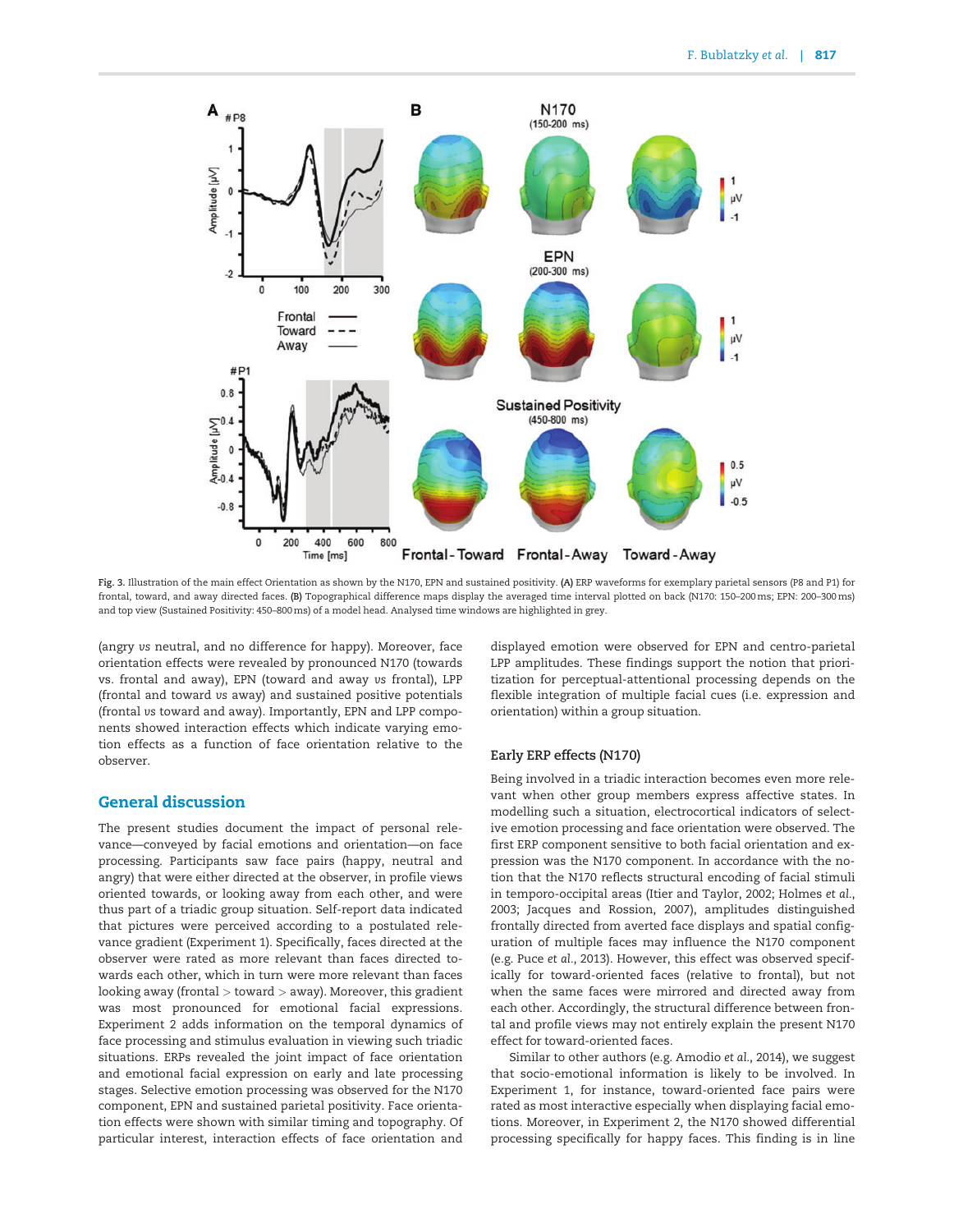<span id="page-7-0"></span>

Fig. 4. Illustration of the interactions Facial Expression x Orientation as revealed by the EPN (A: PO9) and LPP component (B: CP1). Separate ERP waveforms are plotted for frontal-, toward- and away-oriented faces when displaying happy, neutral, and angry facial expressions. Analysed time windows are highlighted in grey.

with previous studies on single face processing reporting emotion effects for the N170 (i.e. 32 out of 56 meta-analysed studies; [Hinojosa](#page-9-0) et al., 2015); however, contradicts others that observe either no emotional modulation at this stage, or no differences between happy and angry facial expressions (for an overview see [Hinojosa](#page-9-0) et al., 2015). Thus, the present N170 main effects may reflect the concurrent analyses of multiple low-level features—such as contour and contrast in head orientation, teeth or eye whites (e.g. [DaSilva](#page-9-0) et al., 2016; [Whalen](#page-11-0) et al., 2004) which may transmit and/or trigger more high-level information about social-emotional group settings.

## Early ERP effects (EPN)

Following the N170, the EPN was sensitive to face orientation and varied as a joint function with facial expression. Similar to studies that used single face displays [\(Schupp](#page-10-0) et al., 2004; [Rellecke](#page-10-0) et al., 2012), the simultaneous presentation of two angry faces revealed threat-selective processing when directed at the observer, but not for toward-oriented faces. In contrast, happy faces were associated with pronounced EPN amplitudes when directed elsewhere. Thus, emotional face processing varied as a function of face direction, with indication of threatselective (frontal view) and happy-selective processing patterns (away oriented). This ERP finding complements recent behavioural and fMRI studies which have suggested different signal value of emotional facial expression depending on who is the target of facial emotions. In this regard, the amygdala may serve as a relevance detector specialized to extract survival relevant information [\(Sander](#page-10-0) et al., 2003), and differentially guide attention to facial emotions as a function of their direction. For example, Sato et al. [\(2004\)](#page-10-0) observed more amygdala activity for angry expressions directed at the observer than looking away

from them. Behavioural data extend this notion to other emotional expressions. For instance, similar to frontal views of angry faces, averted fearful expressions indicate the location of threat and are rated more negatively than the converse combination (i.e. averted angry and frontal fearful faces; [Adams and](#page-9-0) [Kleck, 2003](#page-9-0); [Adams](#page-9-0) et al., 2006; [Sander](#page-10-0) et al., 2007). In contrast, happy expressions directed away may signal that 'all is well' (Hess et al.[, 2007](#page-9-0)).

Alternatively, as two faces were used in this study, happy expressions directed away from each other, and away from the observer, may indicate social exclusion of the observer [\(Schmitz](#page-10-0) et al.[, 2012\)](#page-10-0). In support of this interpretation, averted happy expressions and frontally directed angry faces were rated as most unpleasant relative to the other face directions (Experiment 1) and revealed a similar pattern of potentiated defensive reflexes in another study ([Bublatzky and Alpers, in press\)](#page-9-0). To follow-up on these hypotheses, a gradual variation of the orientation angle (e.g. face pairs averted between 0 and 90°; [Caharel](#page-9-0) et al., [2015\)](#page-9-0) or dynamic face or gaze shifts [\(Latinus](#page-10-0) et al., 2015) could serve to manipulate the extent of inclusion–exclusion in a triadic situation. Furthermore, the use of fearful or painful facial expressions may help to delineate threat processing in such constellations (e.g. approach- vs. avoidance-related emotions; [Sander](#page-10-0) et al., 2007; [Gerdes](#page-9-0) et al. 2012; [Reicherts](#page-10-0) et al., 2012), and connect the present findings to the functional level, for instance, by testing simple ([Neumann](#page-10-0) et al., 2014) or more complex behaviour (e.g. decisions to approach or avoid; [Bublatzky](#page-9-0) et al.[, 2017;](#page-9-0) Pittig et al.[, 2015](#page-10-0)).

## Later ERP effects

Regarding later processing stages, the notion of selective threat encoding was supported by enhanced positivities over centro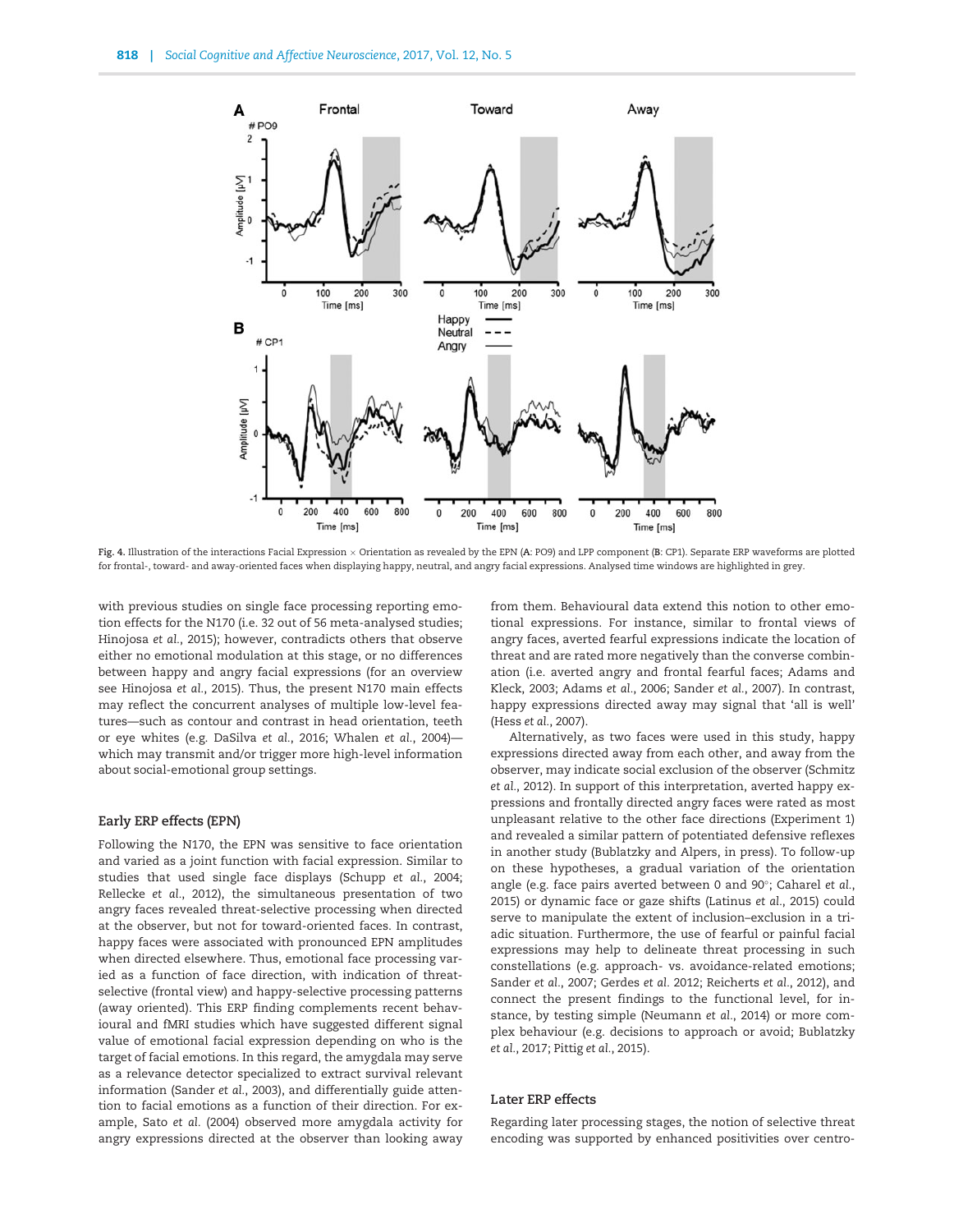parietal regions. Such positive potentials have been suggested to reflect a distributed cortical network (including multiple dorsal and ventral visual structures; [Sabatinelli](#page-10-0) et al., 2013) that is involved in a natural state of selective attention to emotionally and motivationally relevant stimuli [\(Bradley](#page-9-0) et al., 2001; [Schupp](#page-10-0) et al.[, 2007, 2008\)](#page-10-0). Here, facial threat was associated with an enhanced positivity for both frontal and toward face orientation at a transitory stage (LPP; 310–450ms), whereas more sustained positive potentials were observed specifically for frontally directed angry faces (sustained parietal positivity; 450-800 ms). This finding is in line with recent ERP research that demonstrated enhanced LPP amplitudes for a variety of emotional compared with neutral stimulus materials (e.g. natural scenes or words; [Kissler](#page-10-0) et al., 2007; [Schacht and Sommer, 2009](#page-10-0); [Bublatzky and Schupp, 2012\)](#page-9-0). Furthermore, a gradual increase of LPP amplitudes was observed as a function of reported emotional arousal ([Bradley](#page-9-0) et al., 2001) and social communicative relevance ([Schindler](#page-10-0) et al., 2015).

These findings are complemented by the present ERP and rating data. Specifically, angry face pairs were rated as most arousing and high in perceived relevance (compared with neutral faces) and further varied as a function of face orientation (frontal  $>$  toward  $>$  away; Experiment 1). Similarly, angry faces were associated with enhanced LPP amplitudes (frontal and to $ward > away$ ) and a sustained positivity (frontal  $>$  toward and away; Experiment 2). In contrast, neutral faces were rated as non-emotional regardless of orientation and did not show differential orientation effects for LPP or sustained positivity. Thus, in maximizing the personal relevance to an observer, direct face orientation may amplify the emotional significance of angry facial expression.

#### Studying group situations

Examining multi-face displays appears promising for understanding person perception and its neural correlates (Feldmann-Wüstefeld et al., 2011; [Wieser et al., 2012;](#page-9-0) [Puce](#page-10-0) et al., [2013\)](#page-10-0). Similar to attentional competition designs (e.g. [Winston](#page-11-0) et al.[, 2003;](#page-11-0) [Pourtois](#page-10-0) et al., 2004), face pairs with different emotion displays—such as an angry person looking at a fearful one—may serve to model interpersonal aggression and submissiveness (e.g. in reference to gender stereotypes; [Ito and Urland,](#page-9-0) [2005;](#page-9-0) Hess et al.[, 2009](#page-9-0)). Furthermore, both averted face conditions (towards and away) are based on highly similar physical stimulus characteristics (faces just differed in spatial location; cf., Sato et al.[, 2004\)](#page-10-0). This enables to compare communicative versus rather non-communicative situations (i.e. faces directed towards versus away). Interestingly, both averted conditions were associated with increased EPN compared with frontal face views in this study. This finding may be related to enhanced attention to profile views as these stimuli provide less directly accessible emotional information. Alternatively, averted faces may be more likely to trigger spatial attention ([Nakashima and](#page-10-0) [Shioiri, 2015\)](#page-10-0), with conflicting directions in away-oriented faces. Overall, in comparison to previous studies that observed most pronounced effects for frontal face views, variant findings may relate to differences in design and stimulus features (e.g. eventrelated vs block design; single vs double face presentation; [Schupp](#page-10-0) et al., 2004; Puce et al.[, 2013\)](#page-10-0).

Opening a new route in studying triadic social situations, the present study adds and goes beyond the bulk of research on dyadic situations in person perception. Acknowledging that structural stimulus features (frontal vs profile views) may, in part, contribute to the early ERP effects (i.e. regarding N170;

[Bentin](#page-9-0) et al., 2007; [Thierry](#page-11-0) et al., 2007); a more detailed focus on perceptual variance in multiple face displays is pertinent. This may be done, for instance, by the gradual variation of orientation angle between two or more faces relative to the observer (Puce et al.[, 2013](#page-10-0); [Caharel](#page-9-0) et al., 2015); the use of differently directed body parts may further contrast orientation effects in non-facial stimuli ([Bauser](#page-9-0) et al., 2012; [Flaisch and Schupp, 2013\)](#page-9-0). Importantly, a focus on neural activity in group dynamics with different sender–recipient constellations is versatile. For instance, triadic situations may be examined when facing real persons (Pönkänen et al.[, 2008](#page-10-0), [2010](#page-10-0)), to test joint attention and/ or action with others [\(Sebanz](#page-11-0) et al., 2006; [Nummenmaa Calder,](#page-10-0) [2009\)](#page-10-0), or focusing on interpersonal disturbances in (sub-)clinical samples (e.g. individuals high in social anxiety or rejection sensitivity; [Keltner and Kring, 1998](#page-10-0); [Domsalla](#page-9-0) et al., 2014). Thus, the present laboratory approach opens new ways to examine emotions as a function of group constellations (e.g. who is happy/ angry with whom?), and puts facial expressions and orientation information into a social context.

# Conclusions

Simultaneous presentation of two faces was used to model triadic interactions, which varied in displayed emotion (facial expression) and sender-recipient constellations (face orientation). The main findings indicate that both factors exert a joint impact on face perception. According to a proposed relevance gradient facial displays gain more emotional qualities (frontal > toward > away head orientation; Experiment 1). Moreover, selective emotion processing varies as a function of face direction. Experiment 2 revealed selective processing of facial emotions and face orientation with similar timing and topography (N170, EPN, LPP and sustained positivity). Of particular interest, synergistic effects of facial emotion and orientation varied along the processing stream. Specifically, enhanced early visual attention was observed for direct threat (i.e. angry faces directed at the observer) and non-specific safety (i.e. averted happy faces). Regarding later evaluative processing stages, threat-selective processing was observed to vary as a function of face orientation (LPP and sustained positivity). Thus, in fostering the personal relevance to an observer, differently directed facial expressions may amplify the emotional significance of facial stimuli.

# Acknowledgements

We are grateful to J. Yokeeswaran for her assistance in data collection. A. Pittig is now at the Institute of Clinical Psychology and Psychotherapy, Technische Universität Dresden, Germany.

# Funding

This work was supported, in part, by the 'Struktur- und Innovationsfonds (SI-BW)' of the state of Baden-Wuerttemberg, Germany, and by the German Research Foundation German Research Foundation (Deutsche Forschungsgemeinschaft; BU 3255/1-1) granted to Florian Bublatzky. The funding source had no involvement in the conduct, analysis or interpretation of data.

Conflict of interest. None declared.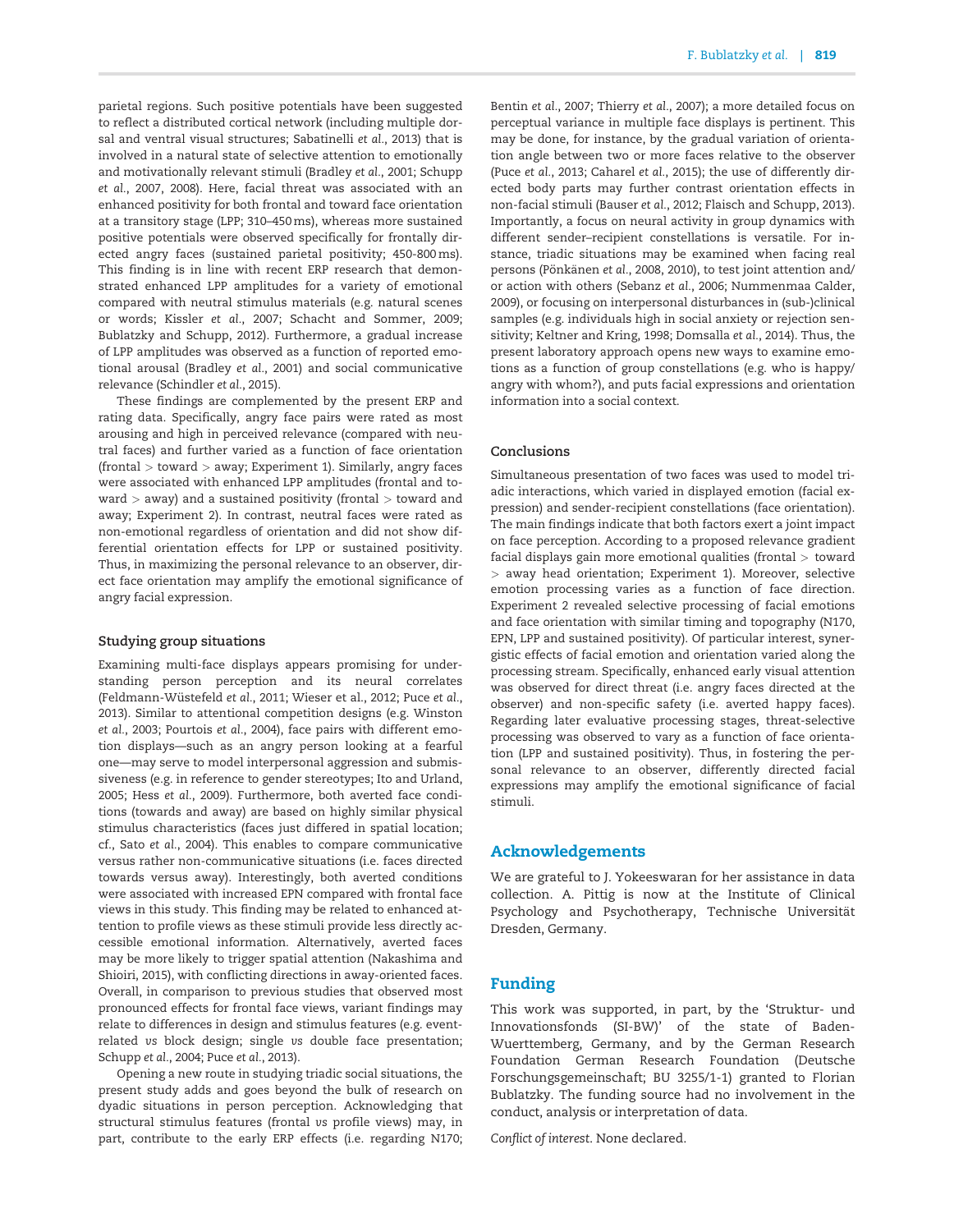## <span id="page-9-0"></span>**References**

- Adams, R.B., Ambady, N., Macrae, C.N., Kleck, R.E. (2006). Emotional expressions forecast approach-avoidance behavior. Motivation and Emotion, 30(2),177–86.
- Adams, R.B., Jr., Gordon, H.L., Baird, A.A., Ambady, N., Kleck, R.E. (2003a). Effects of gaze on amygdala sensitivity to anger and fear faces. Science, 300, 1536.
- Adams, R.B. and Kleck, R.E. (2003b). Perceived gaze direction and the processing of facial displays of emotion. Psychological Science, 14(6), 644–7.
- Adolphs, R., Spezio, M. (2006). Role of the amygdala in processing visual social stimuli. Progress in Brain Research, 156, 363–78.
- Alpers, G.W., Adolph, D., Pauli, P. (2011). Emotional scenes and facial expressions elicit different psychophysiological responses. International Journal of Psychophysiology, 80, 173–81.
- Amodio, D.M., Bartholow, B.D., Ito, T.A. (2014). Tracking the dynamics of the social brain: ERP approaches for social cognitive and affective neuroscience. Social Cognitive and Affective Neuroscience, 9(3), 385–93.
- Baron-Cohen, S. (1997). Mindblindness: An essay on autism and theory of mind. MIT press.
- Bauser, D.S., Thoma, P., Suchan, B. (2012). Turn to me: Electrophysiological correlates of frontal vs averted view face and body processing are associated with trait empathy. Frontiers in Integrative Neuroscience, 6, doi:10.3389/fnint.2012.00106.
- Bentin, S., Allison, T., Puce, A., Perez, E., McCarthy, G. (1996). Electrophysiological studies of face perception in humans. Journal of Cognitive Neuroscience, 8(6), 551–65.
- Bentin, S., Taylor, M.J., Rousselet, G.A., et al. (2007). Controlling interstimulus perceptual variance does not abolish N170 face sensitivity. Nature Neuroscience, 10(7), 801–2.
- Bradley, M.M., Codispoti, M., Cuthbert, B.N., Lang, P.J. (2001). Emotion and motivation I: defensive and appetitive reactions in picture processing. Emotion, 1, 276–98.
- Bradley, M.M., Lang, P.J. (1994). Measuring emotion: the selfassessment manikin and the semantic differential. Journal of Behavior Therapy and Experimental Psychiatry, 25, 49–59.
- Bublatzky, F., Alpers, G.W. (in press). Facing two faces: Defense activation varies as a function of personal relevance. Biological Psychology. doi: 10.1016/j.biopsycho.2017.03.001.
- Bublatzky, F., Alpers, G.W., Pittig, A. (2017). From avoidance to approach: The influence of threat-of-shock on reward-based decision making. Behaviour Research and Therapy, doi: 0.1016/ j.brat.2017.01.003.
- Bublatzky, F., Flaisch, T., Stockburger, J., Schmälzle, R., Schupp, H.T. (2010). The interaction of anticipatory anxiety and emotional picture processing: an event-related brain potential study. Psychophysiology, 47(4), 687–96.
- Bublatzky, F., Gerdes, A.B.M., White, A.J., Riemer, M., Alpers, G.W. (2014). Social and emotional relevance in face processing: Happy faces of future interaction partners enhance the LPP. Frontiers in Human Neuroscience, 8, doi:10.3389/fnhum.2014.00493.
- Bublatzky, F., Schupp, H.T. (2012). Pictures cueing threat: Brain dynamics in viewing explicitly instructed danger cues. Social Cognitive and Affective Neuroscience, 7(6), 611–22. doi:10.1093/ scan/nsr032.
- Caharel, S., Collet, K., Rossion, B. (2015). The early visual encoding of a face (N170) is viewpoint-dependent: a parametric ERPadaptation study. Biological Psychology, 106, 18–27.
- DaSilva, E.B., Crager, K., Geisler, D., Newbern, P., Orem, B., Puce, A. (2016). Something to sink your teeth into: The presence of teeth augments ERPs to mouth expressions. NeuroImage, 127, 227–41.
- Domsalla, M., Koppe, G., Niedtfeld, I., et al. (2014). Cerebral processing of social rejection in patients with borderline personality disorder. Social Cognitive and Affective Neuroscience, 9(11), 1789–97.
- Ekman, P., Friesen, W.V. (1975). Unmasking the Face. NJ: Prentice Hall Englewood Cliffs.
- Feldmann-Wüstefeld, T., Schmidt-Daffy, M., Schubö, A. (2011). Neural evidence for the threat detection advantage: differential attention allocation to angry and happy faces. Psychophysiology, 48(5), 697–707.
- Flaisch, T., Junghöfer, M., Bradley, M.M., Schupp, H.T., Lang, P.J. (2008). Rapid picture processing: affective primes and targets. Psychophysiology, 45(1), 1–10.
- Flaisch, T., Schupp, H.T. (2013). Tracing the time course of emotion perception: the impact of stimulus physics and semantics on gesture processing. Social Cognitive and Affective Neuroscience, 8(7), 820–7.
- Gerdes, A.B.M., Wieser, M.J., Alpers, G.W., Strack, F., Pauli, P. (2012). Why do you smile at me while I'm in pain? - Pain selectively modulates voluntary facial muscle responses to happy faces. International Journal of Psychophysiology, 85, 161–7.
- Graham, R., LaBar, K.S. (2012). Neurocognitive mechanisms of gaze-expression interactions in face processing and social attention. Neuropsychologia, 50(5), 553–66.
- Haxby, J.V., Gobbini, M.I. (2011). Distributed Neural Systems for face Perception. In: Calder, A.J., Rhodes, G., Johnson, M.H., Haxby, J.V., editors The Oxford Handbook of Face Perception, Oxford: Oxford University Press.
- Herbert, C., Pauli, P., Herbert, B.M. (2011). Self-reference modulates the processing of emotional stimuli in the absence of explicit self-referential appraisal instructions. Social Cognitive and Affective Neuroscience, 6, 653–61.
- Hess, U., Adams, R.B., Jr., Kleck, R.E. (2007). Looking at you or looking elsewhere: The influence of head orientation on the signal value of emotional facial expressions. Motivation and Emotion, 31, 137–44.
- Hess, U., Adams, R.B., Grammer, K., Kleck, R.E. (2009). Face gender and emotion expression: are angry women more like men? Journal of Vision, 9(12), 19.
- Hinojosa, J.A., Mercado, F., Carretié, L. (2015). N170 sensitivity to facial expression: A meta-analysis. Neuroscience and Biobehavioral Reviews, doi:10.1016/j.neubiorev. 2015.06.002.
- Holmes, A., Vuilleumier, P., Eimer, M. (2003). The processing of emotional facial expression is gated by spatial attention: evidence from event-related brain potentials. Cognitive Brain Research, 16, 174–84.
- Itier, R.J., Batty, M. (2009). Neural bases of eye and gaze processing: the core of social cognition. Neuroscience and Biobehavioral Reviews, 33(6), 843–63.
- Itier, R.J., Taylor, M.J. (2002). Inversion and contrast polarity reversal affect both encoding and recognition processes of unfamiliar faces: a repetition study using ERPs. NeuroImage, 15(2), 353–72.
- Ito, T.A., Urland, G.R. (2005). The influence of processing objectives on the perception of faces: an ERP study of race and gender perception. Cognitive, Affective, and Behavioral Neuroscience, 5(1), 21–36.
- Jacques, C., Rossion, B. (2007). Early electrophysiological responses to multiple face orientations correlate with individual discrimination performance in humans. NeuroImage, 36(3), 863–76.
- Junghöfer, M., Peyk, P., Flaisch, T., Schupp, H.T. (2006). Neuroimaging methods in affective neuroscience : Selected methodological issues. Progress in Brain Research, 156, 123–43.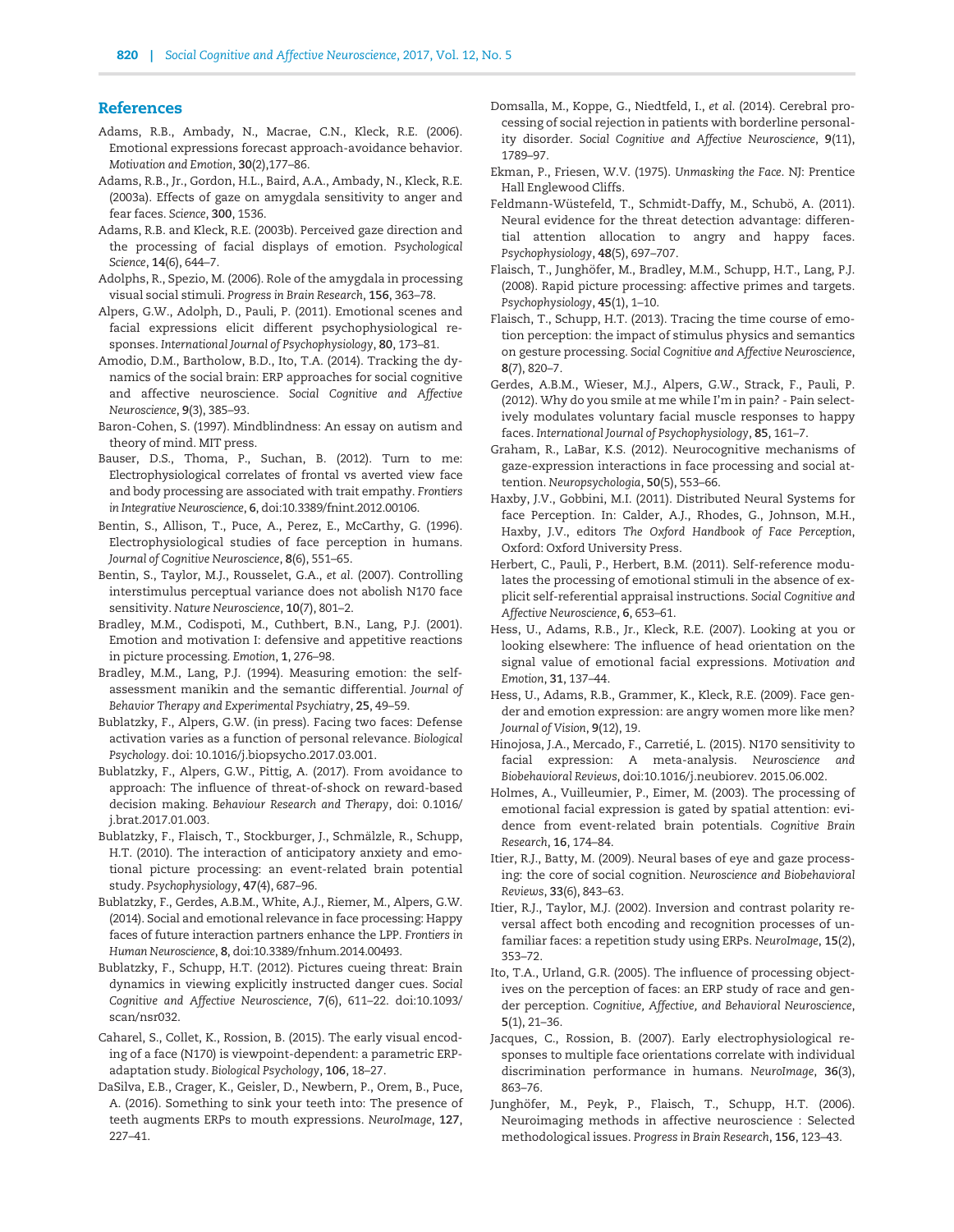- <span id="page-10-0"></span>Keltner, D., Kring, A.M. (1998). Emotion, social function, and psychopathology. Review of General Psychology, 2(3), 320.
- Kissler, J., Herbert, C., Peyk, P., Junghöfer, M. (2007). Buzzwords: early cortical responses to emotional words during reading. Psychological Science, 18, 475–80.
- Latinus, M., Love, S.A., Rossi, A., et al. (2015). Social decisions affect neural activity to perceived dynamic gaze. Social Cognitive and Affective Neuroscience, 10(11), 1557–67.
- Lundqvist, D., Flykt, A., Öhman, A. (1998). The Karolinska Directed Emotional Faces-KDEF, CD-ROM from Department of Clinical Neuroscience, Psychology section, Karolinska Institutet, ISBN 91-630-7164-9.
- Makeig, S., Jung, T.P., Bell, A.J., Ghahremani, D., Sejnowski, T.J. (1997). Blind separation of auditory event-related brain responses into independent components. Proceedings of the National Academy of Sciences of the United States of America, 94(20), 10979–84.
- Molen van der, M.J., Poppelaars, E.S., Van Hartingsveldt, C.T., Harrewijn, A., Moor, B.G., Westenberg, P.M. (2013). Fear of negative evaluation modulates electrocortical and behavioral responses when anticipating social evaluative feedback. Frontiers in Human Neuroscience, 7, doi:10.3389/ fnhum.2013.00936.
- Nakashima, R., Shioiri, S. (2015). Facilitation of visual perception in head direction: visual attention modulation based on head direction. PloS One, 10(4), e0124367.
- NDiaye, K.N., Sander, D., Vuilleumier, P. (2009). Self-relevance processing in the human amygdala: Gaze direction, facial expression, and emotion intensity. Emotion, 9(6), 798–806.
- Nummenmaa, L. and Calder, A.J. (2009). Neural mechanisms of social attention. Trends in cognitive sciences, 13(3), 135–43.
- Neumann, R., Schulz, S.M., Lozo, L., Alpers, G.W. (2014). Automatic facial responses to near-threshold presented facial displays of emotion: Imitation or evaluation?. Biological Psychology, 96, 144–9.
- Northoff, G., Heinzel, A., De Greck, M., Bermpohl, F., Dobrowolny, H., Panksepp, J. (2006). Self-referential processing in our brain—a meta-analysis of imaging studies on the self. NeuroImage, 31(1), 440–57.
- Ofan, R.H., Rubin, N., Amodio, D.M. (2011). Seeing race: N170 responses to race and their relation to automatic racial attitudes and controlled processing. Journal of Cognitive Neuroscience, 23(10), 3153–61.
- Öhman, A., Lundqvist, D., Esteves, F. (2001). The face in the crowd revisited: a threat advantage with schematic stimuli. Journal of Personality and Social Psychology, 80(3), 381–95.
- Olsson, A., Ochsner, K.N. (2008). The role of social cognition in emotion. Trends in Cognitive Sciences, 12, 65–71.
- Peyk, P., Cesarei, A.D., Junghöfer, M. (2011). ElectroMagneto Encephalography software: Overview and integration with other EEG/MEG toolboxes. Computational Intelligence and Neuroscience, vol. 2011, Article ID: 861705, 10 pages, 2011.
- Pittig, A., Alpers, G.W., Niles, A.N., Craske, M.G. (2015). Avoidant decision-making in social anxiety disorder: a laboratory task linked to in vivo anxiety and treatment outcome. Behavior Research and Therapy, 73, 96–103.
- Pönkänen, L.M., Alhoniemi, A., Leppänen, J.M., Hietanen, J.K. (2010). Does it make a difference if I have an eye contact with you or with your picture? An ERP study. Social Cognitive and Affective Neuroscience, 6(4), 486–94.
- Pönkänen, L.M., Hietanen, J.K., Peltola, M.J., Kauppinen, P.K., Haapalainen, A., Leppänen, J.M. (2008). Facing a real person: an event-related potential study. NeuroReport, 19(4), 497–501.
- Pourtois, G., Grandjean, D., Sander, D., Vuilleumier, P. (2004). Electrophysiological correlates of rapid spatial orienting towards fearful faces. Cerebral Cortex, 14(6), 619–33.
- Puce, A., McNeely, M.E., Berrebi, M.E., Thompson, J.C., Hardee, J., Brefczynski-Lewis, J. (2013). Multiple faces elicit augmented neural activity. Frontiers in Human Neuroscience, 7, 282, doi: 10.3389/fnhum.2013.00282.
- Reicherts, P., Wieser, M.J., Gerdes, A.B., et al. (2012). Electrocortical evidence for preferential processing of dynamic pain expressions compared to other emotional expressions. Pain, 153(9), 1959–64.
- Rellecke, J., Sommer, W., Schacht, A. (2012). Does processing of emotional facial expressions depend on intention? Timeresolved evidence from event-related brain potentials. Biological Psychology, 90(1), 23–32.
- Sabatinelli, D., Keil, A., Frank, D.W., Lang, P.J. (2013). Emotional perception: correspondence of early and late event-related potentials with cortical and subcortical functional MRI. Biological Psychology, 92(3), 513–9.
- Sander, D., Grafman, J., Zalla, T. (2003). The human amygdala: an evolved system for relevance detection. Reviews in the Neurosciences, 14(4), 303–16.
- Sander, D., Grandjean, D., Kaiser, S., Wehrle, T., Scherer, K.R. (2007). Interaction effects of perceived gaze direction and dynamic facial expression: evidence for appraisal theories of emotion. European Journal of Cognitive Psychology, 19(3), 470–80.
- Sato, W., Yoshikawa, S., Kochiyama, T., Matsumura, M. (2004). The amygdala processes the emotional significance of facial expressions: an fMRI investigation using the interaction between expression and face direction. NeuroImage, 22, 1006–13.
- Sauer, A., Mothes-Lasch, M., Miltner, W.H., Straube, T. (2014). Effects of gaze direction, head orientation and valence of facial expression on amygdala activity. Social Cognitive and Affective Neuroscience, 9(8), 1246–52.
- Schacht, A., Sommer, W. (2009). Emotions in word and face processing: early and late cortical responses. Brain and Cognition, 69(3), 538–50.
- Scherer, K.R., Schorr, A., Johnstone, T. (2001). Appraisal Processes in Emotion: Theory, Methods, Research. New York: Oxford University Press.
- Schindler, S., Wegrzyn, M., Steppacher, I., Kissler, J. (2015). Perceived communicative context and emotional content amplify visual word processing in the fusiform gyrus. The Journal of Neuroscience, 35(15), 6010–9.
- Schmitz, J., Scheel, C.N., Rigon, A., Gross, J.J., Blechert, J. (2012). You don't like me, do you? Enhanced ERP responses to averted eye gaze in social anxiety. Biological Psychology, 91(2), 263–9.
- Schupp, H.T., Flaisch, T., Stockburger, J., Junghöfer, M. (2006). Emotion and attention: event-related brain potential studies. Progress in Brain Research, 156, 31–51.
- Schupp, H.T., Öhman, A., Junghöfer, M., Weike, A.I., Stockburger, J., Hamm, A.O. (2004). The facilitated processing of threatening faces: an ERP analysis. Emotion, 4(2), 189–200.
- Schupp, H.T., Stockburger, J., Bublatzky, F., Junghöfer, M., Weike, A.I., Hamm, A.O. (2007). Explicit attention interferes with selective emotion processing in human extrastriate cortex. Bmc Neuroscience, 8(1), 16.
- Schupp, H.T., Stockburger, J., Bublatzky, F., Junghöfer, M., Weike, A.I., Hamm, A.O. (2008). The selective processing of emotional visual stimuli while detecting auditory targets: An ERP analysis. Brain Research, 1230, 168–76.
- Schwarz, K.A., Wieser, M.J., Gerdes, A.B.M., Mühlberger, A., Pauli, P. (2013). Why are you looking like that? How the context